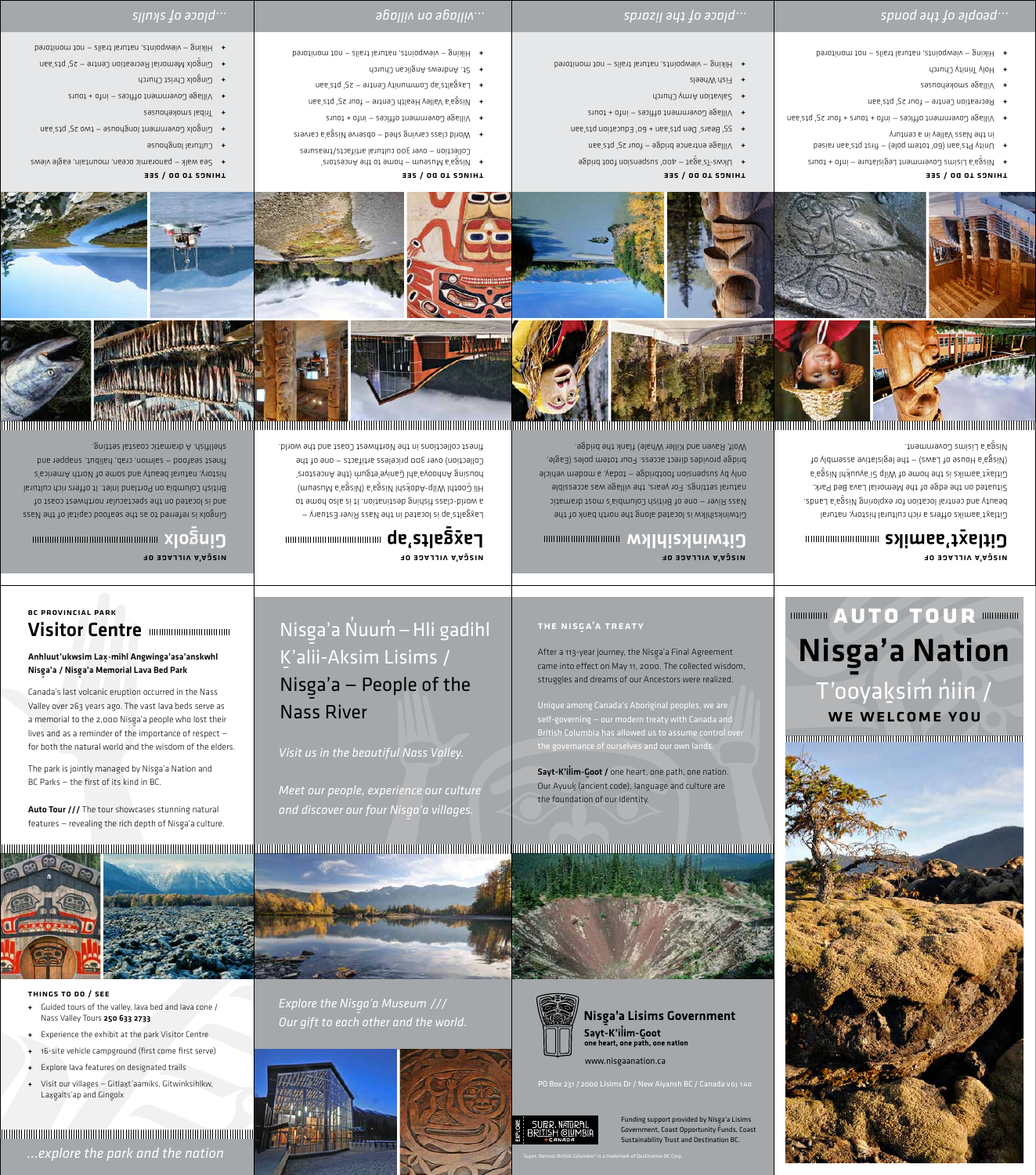## *…people of the ponds …place of the lizards …village on village …place of skulls*

### Things to do / see

- <sup>+</sup> Nisg-a'a Lisims Government Legislature info + tours
- + Unity Pts'aan (60' totem pole) first pts'aan raised in the Nass Valley in a century
- + Village Government offices info + tours + four 25' pts'aan
- + Recreation Centre four 25' pts'aan
- + Village smokehouses
- + Holy Trinity Church
- + Hiking viewpoints, natural trails not monitored
- + Nisga'a Museum home to the Ancestors'<br>Collection over 200 sultural artifacts (trea Collection — over 300 cultural artifacts/treasures
- + World class carving shed observe Nisga'a carvers
- + Village Government offices info + tours
- <sup>+</sup> Nisg-a'a Valley Health Centre four 25' pts'aan
- + Lax g alts'ap Community Centre
- + St. Andrews Anglican Church
- + Hiking viewpoints, natural trails not monitored

### Things to do / see

- + Ukws-Ts'agat 400' suspension foot bridge
- + Village entrance bridge four 25' pts'aan
- + 55' Bears' Den pts'aan + 60' Education pts'aan
- + Village Government offices info + tours
- + Salvation Army Church
- + Fish Wheels
- + Wilp Wil $x$ o'oskwhl Institute Nisga'a University
- + Hiking viewpoints, natural trails not monitored



### Things to do / see

## Gitlaxt'aamiks Nisg-a'a village of

Gitlaxt'aamiks offers a rich cultural history, natural beauty and central location for exploring Nisga'a Lands.<br>Clares the state of the state of the state of the state of the state of the state of the state of the state of Situated on the edge of the Memorial Lava Bed Park, Gitlaxt'aamiks is the home of Wilp Si'ayuukhl Nisga'a<br>A'u (Nisga'a House of Laws) – the legislative assembly of<br>、 Nisga'a Lisims Government.<br>'

## Gitwinksihlkw mmmmmmmmm NISGA'A VILLAGE OF NISG-ALL AND A VILLAGE OF NISG-ALL AND A VILLAGE OF NISG-ALL AND A VILLAGE OF NISG-ALL AND A<br>A VILLAGE OF NISG-ALL AND A VILLAGE OF NISG-ALL AND A VILLAGE OF NISG-ALL AND A VILLAGE OF NISG-ALL AND A VILL

### Things to do / see

Laxgalts'ap is located in the Nass River Estuary – a world-class fishing destination. It is also home to Hli Goothl Wilp-Adokshl Nisga'a (Nisga'a Museum)<br>' housing Anhooya'ahl Ganiye'etgum (the Ancestors' Collection) over 300 priceless artifacts — one of the finest collections in the Northwest Coast and the world.





- + Sea walk panoramic ocean, mountain, eagle views
- + Cultural longhouse
- <sup>+</sup> Ging-olx Government longhouse two 25' pts'aan
- + Tribal smokehouses
- + Village Government offices info + tours
- <sup>+</sup> Ging-olx Christ Church
- <sup>+</sup> Ging-olx Memorial Recreation Centre 25' pts'aan
- + Hiking viewpoints, natural trails not monitored

Gitwinksihlkw is located along the north bank of the Nass River — one of British Columbia's most dramatic natural settings. For years, the village was accessible only by suspension footbridge — today, a modern vehicle bridge provides direct access. Four totem poles (Eagle, Wolf, Raven and Killer Whale) flank the bridge.

### Laxg ם<br>alts'ap NISGA'A VILLAGE OF

Ging-olx is referred to as the seafood capital of the Nass and is located on the spectacular northwest coast of British Columbia on Portland Inlet. It offers rich cultural history, natural beauty and some of North America's finest seafood — salmon, crab, halibut, snapper and shellfish. A dramatic coastal setting.







### a'a village of

## **Gingolx** <u>ار ال</u>